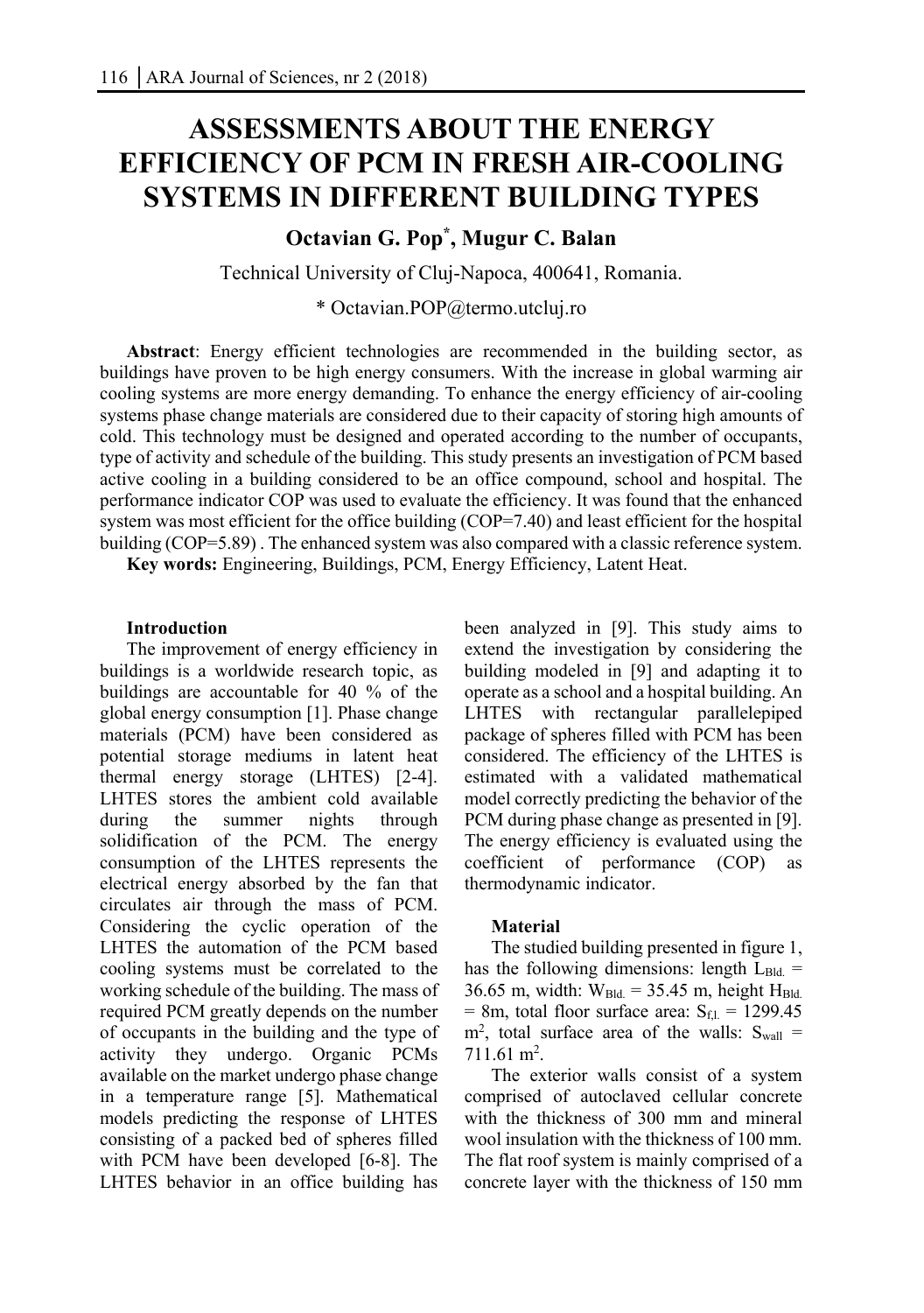and mineral wool insulation with the thickness of 150 mm. The thermal properties of these materials were taken from [10].



**Figure 4.** 3D model of the building

The total surface area of the windows is  $S_{win}$ =439.60 m<sup>2</sup>. The windows consist of the following layers: 2 layers of argon with the thickness of 9 mm each confided within 3 layers of glass with a thickness of 4 mm each. The thermal properties for glass and argon were taken from [11].

In reference [9] the building was considered to be an office compound having the schedule, number of persons (n, [-]), specific required fresh air flow rate per person  $(\dot{V}_{sa,p}, \text{[m}^3/\text{h/pers.}])$  and per floor surface area  $(\dot{V}_{sa,f}, \text{[m}^3/\text{h/m}^2])$  as presented in table 1. In this study the building was considered to be a school building and a hospital building. The new operating conditions of the building are also presented in table 1.

| Building<br>type        | Schedule Number | of<br>persons | $V_{sa,p}$<br>$m^3/h$<br>pers | $V_{sa,f}$<br>$m^3/h$<br>m |
|-------------------------|-----------------|---------------|-------------------------------|----------------------------|
| Office $[9]$ 9: 0-17: 0 |                 | 168           | 25                            | 1.26                       |
| School                  | $8: 0-20: 0$    | 344           | 25                            | 1.26                       |
| Hospital                | 24h             | 100           | 36                            | 3.60                       |

**Table 1.** Schedule, number of persons and specific air flow rate.

The considered schedules were adapted to each building type. The specific air flow rates per person and floor surface area are the values recommended by [12] depending on the fresh air quality demand of each building type.

The building was considered located in Cluj-Napoca. The typical meteorological (TMY) year was used as climatic input data. The time period when cooling is needed is May to September [9].

# **Method**

The first step in the evaluation is to determine the exterior heat inputs to the buildings during the hot season. The cooling load required to cover the heat input through the exterior walls has a steady component and a transient sinusoidal component that were calculated according to [9, 13].

The cooling load required to cover the heat input through the exterior windows has a component generated by heat inputs through exterior solar irradiance propagated through the glass and another component taking into account the heat input by global heat transfer through the glass and argon layers. In the confided space between two glass layers the heat transfer through natural convection between the argon layer and glass was assimilated with conduction according to [11]. The cooling load generated by the heat

input from the exterior fresh air  $(Q_{s,a}$ <sup>[W]</sup>) was determined with the following relation:

.

$$
Q_{s,a} = V_{s,a} \cdot \left( \rho_{s,a} \cdot c_{s,a} + \frac{\frac{x}{1000}}{\rho_{s,a}} \cdot c_v \right) \cdot (t_e - t_{s,a})
$$

where:  $(\dot{V}_{s,a}, [m^3/h])$  is the volumetric supply air flow rate,  $\rho_{s,a}$  [kg/m<sup>3</sup>] is the density of the supply air,  $c_{s,a} = 1.005 \text{ kJ/kg} \cdot \text{K}$  is the specific heat capacity of the supply air, x [g/kg] is the absolute humidity,  $c_v = 1.875$  kJ/kg·K is the specific heat capacity of the water vapors,  $t_e$ [°C] is the exterior air temperature from the TMY and  $t_{s,a} = 22 \degree C$  is the temperature of the supply air.

The volumetric air flow rate was determined using the following relation with the data presented in table 1:

$$
\dot{V}_{s,a} = n \cdot \dot{V}_{sa,p} + S_{f,l} \cdot \dot{V}_{sa,f}
$$

The total cooling load is an important indicator that allows the estimation of the LHTES contribution to the cooling process of the building during the hot season.

The contribution of the LHTES to the reduction of energy consumption of the aircooling system has been investigated by considering the building equipped with a reference cooling system consisting of a fan,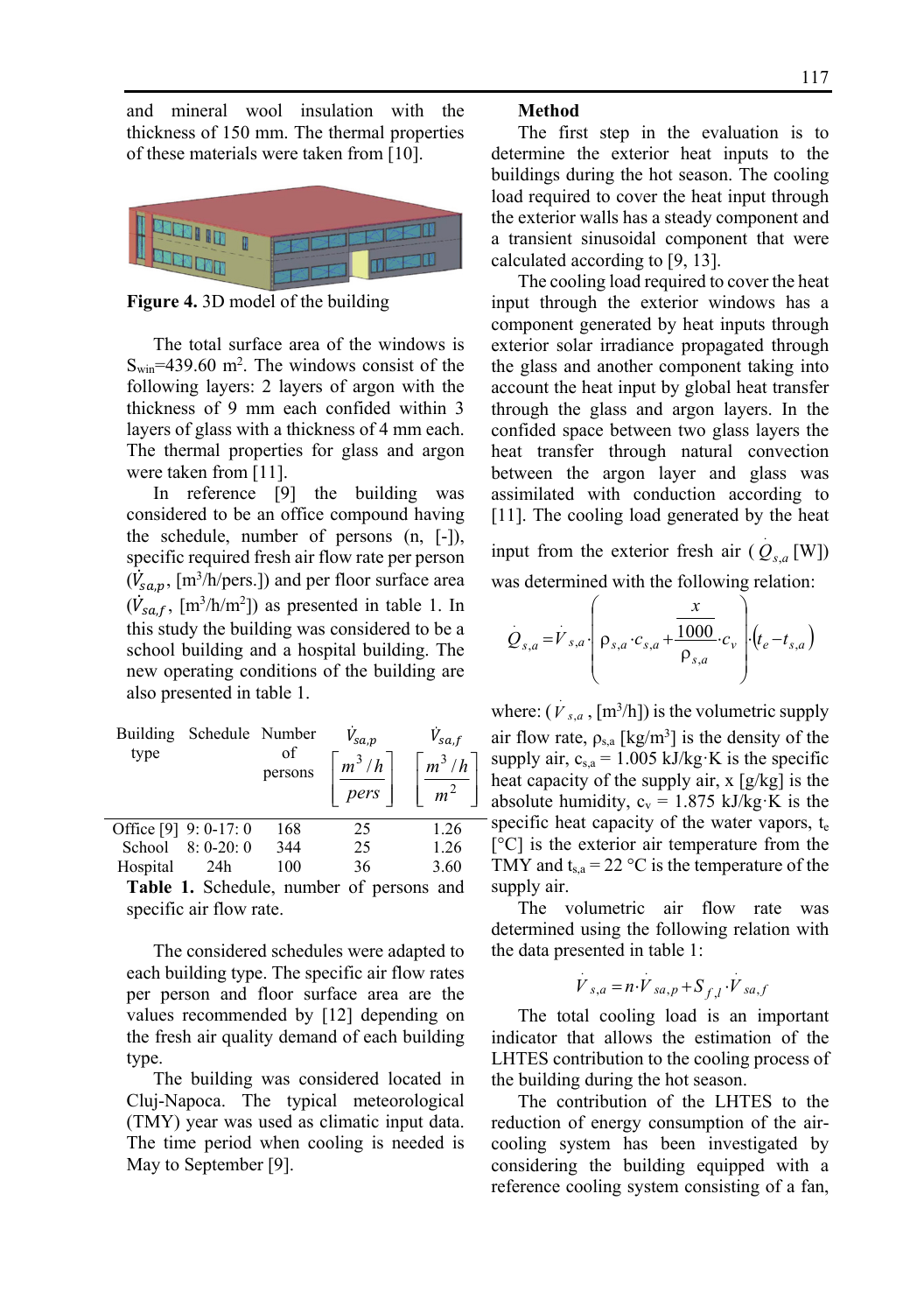chiller and cooling coil and an enhanced system that ads a LHTES to the reference system. The LHTES alone is insufficient to cover the entirety of the fresh air-cooling load.

The electrical energy consumed by the compressor of the reference system was calculated based on a COP-temperature function [14]. The enhanced system with LHTES reduces the number of hours the compressor operates but requires electrical energy in order to operate the fan that assures circulation of air through the packed bed during both charging (solidification) and discharging (melting).

The pressure drop introduced by the packed bed was determined according to [15].

The COP of the reference fresh air cooling system was calculated for the entire hot season using the following relation:

$$
COP_{ref} = \frac{\sum Q_{s,a}}{\sum E_{comp}}
$$

where:  $Q_{s,a}$  [kWh] is the output thermal energy of the chiller required for the cooling of the fresh air,  $E_{comp}$  [kWh] is the electrical energy absorbed by the compressor.

The COP indicating the efficiency of the enhanced system with LHTES must take into account both the electrical energy consumed by the fan of the LHTES during both periods of charging and discharging and the electrical energy consumed by the compressor to cover the remainder of the fresh air cooling load in the periods of the summer day when the PCM mass is completely melted. The seasonal COP of the enhanced system was calculated with the following relation:

$$
COP_{enh} = \frac{\sum Q_{s,a}}{\sum E_{comp} + \sum E_{fan}}
$$

where:  $E_{fan}$  [kWh] is the electrical energy absorbed by the fan during both charging and discharging.

#### **The latent heat thermal energy storage**

The LHTES contains a packed bed of spherical capsules filled with PCM in a rectangular parallelepiped package as presented in figure 2.



**Figure 5.** 3D model of the LHTES

The PCM considered for this study is RT20 a commercially available paraffin wax [5]. The thermal properties of RT20 were determined with differential scanning calorimetry (DSC) in [6].

As in the case of many organic compounds RT20 undergoes phase change within a temperature range. This range is identified in the DSC results which present the variation of heat flux released or absorbed by the PCM sample during solidification and melting. The peak temperature of the melting and solidification process of RT20 is in the vicinity of 20  $\degree$ C [6]. The peak phase change temperature of RT20 is suitable for the climatic conditions of Cluj-Napoca according to [9]. From the DSC results the variation of the apparent heat capacity with temperature of RT20 during phase change was determined [6]. The mathematical model used to simulate the efficiency of the LHTES is governed by the following equation:

$$
m_{s,a} \cdot c_{s,a} \cdot \Delta t_a \cdot d\tau =
$$
  
=  $\left[m_{PCM,r} \cdot c_{app}(t_{PCM}) + m_{sph} \cdot c_{sph}\right] \cdot dt_{PCM} =$   
=  $\alpha \cdot S_{sph} \cdot \Delta t_{a,PCM} \cdot d\tau$ 

where:  $\dot{m}_{s,a}$  [kg/s] is the mass air flow rate, t<sub>a</sub> [ $^{\circ}$ C] is the air temperature at inlet,  $\tau$  [s] is the time,  $m_{\text{PCM},r}$  [kg] is the mass of PCM from a row of spheres,  $m<sub>sph</sub>$  [kg] is the mass of the spherical capsules in this case polyethylene spheres,  $c_{sph}$  [kJ/kg·K] is the specific heat capacity of the polyethylene sphere,  $t_{\text{PCM}}$  is the temperature of the PCM,  $\alpha$  [W/m<sup>2</sup>·K] is the coefficient of forced convection,  $S_{sph}$  [m<sup>2</sup>] is the outer surface of the sphere and  $\Delta t_{a,PCM}$  $[°C$  or K] is the mean logarithmic temperature difference between the PCM and air.

For simplicity the PCM temperature variation along the radius of the sphere was neglected.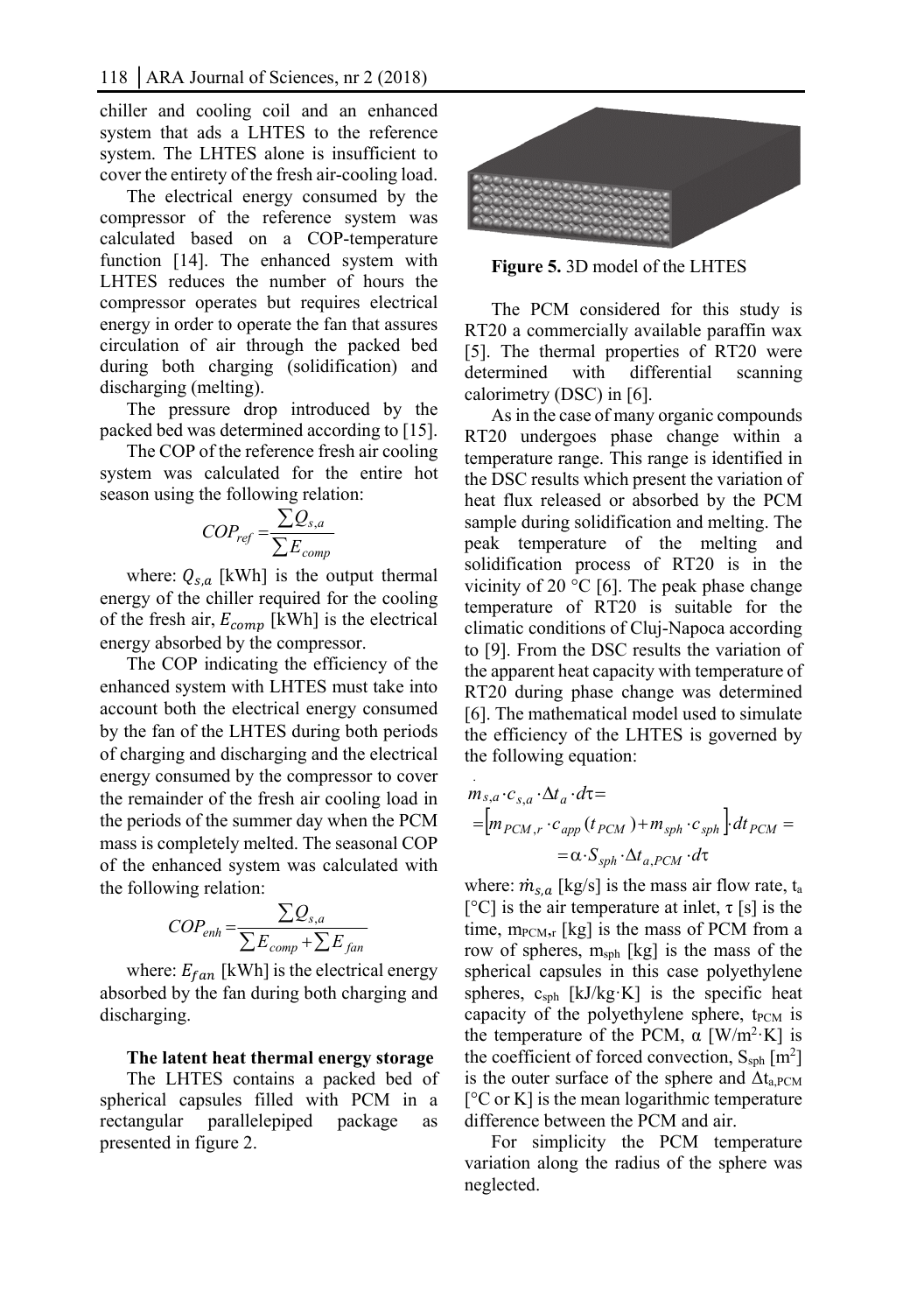This model was validated and was found to accurately predict the air outlet temperature and PCM temperature from the LHTES in [9].

The mass of PCM  $(m_{PCM}$  [kg]) depends on the solidification possibility of the climatic conditions of Cluj-Napoca and on the supply airflow rate. The mass of PCM was determined with [9]:

$$
m_{PCM} = \frac{\dot{V}_{s,a} \cdot \rho_{s,a} \cdot c_{s,a} \cdot (t_{PCMe,s} - t_{e,\tau})}{l_{PCM}}
$$

where:  $t_{PCMs,e}$  [°C] is PCM solidification end temperature,  $t_{\text{er}}$  [°C] is the exterior air temperature at the moment  $\tau$  and  $l_{\text{PCM}}$  [kJ/kg] is the latent heat of the PCM.

The mass of PCM was calculated for each type of building thus determining the size of each LHTES.

### **Results and discussions**

The cooling load of the building was estimated considering the heat input through each element: walls (W), persons (P), equipment (E), lighting (L), windows (G) and fresh supply air (F) . The share of each component is presented in figures 3, 4 and 5 for the office building, school and hospital respectively.



**Figure 6.** Share of each element to the cooling load – Office [9]



**Figure 7.** Share of each element to the cooling load – School, This study



**Figure 8.** Share of each element to the cooling load – Hospital, This study

The maximum values of the cooling load for the office building, school and hospital are 130.4 kWh, 155 kWh, and 120.7 kWh respectively. The school has the highest cooling demand due to the high number of student. The hospital has the lowest number of occupants and despite the high demand on fresh air quality the hospital seems to require the lowest cooling load. This is mainly due to the low heat dissipated by the electrical equipment per person.

The LHTES in this study only covers the cooling of the fresh air. The maximum values of the cooling load for fresh supply air for the case of office building, school and hospital are 23.26 kWh, 37.00 kWh, and 40.22 kWh respectively. Despite the low number of occupants, the hospital requires important amounts of fresh air to satisfy the high demand on indoor comfort quality. Therefore, the highest thermal load needed for the cooling of fresh is in the case of the hospital building. The PCM mass and dimensions of LHTES (height/width 0.50/1.50 m) are presented in table 2.

**Table 2.** Results of the design process of the LHTES

| Building   | Number of    | Length            | Pressure   | Total      |
|------------|--------------|-------------------|------------|------------|
| type       | <b>LHTES</b> | $\lceil m \rceil$ | drop/LHTES | mass of    |
|            |              |                   | [Pa]       | $PCM$ [kg] |
| Office [9] |              | 3.25              | 209        | 3095       |
| School     |              | 3.45              | 256        | 4924       |
| Hospital   |              | 3.70              | 324        | 5352       |

The contribution of the LHTES to the cooling of the exterior supply air during each month of the warm season is presented in figures 6, 7 and 8 for the office building as evaluated in [9], school building and hospital building respectively.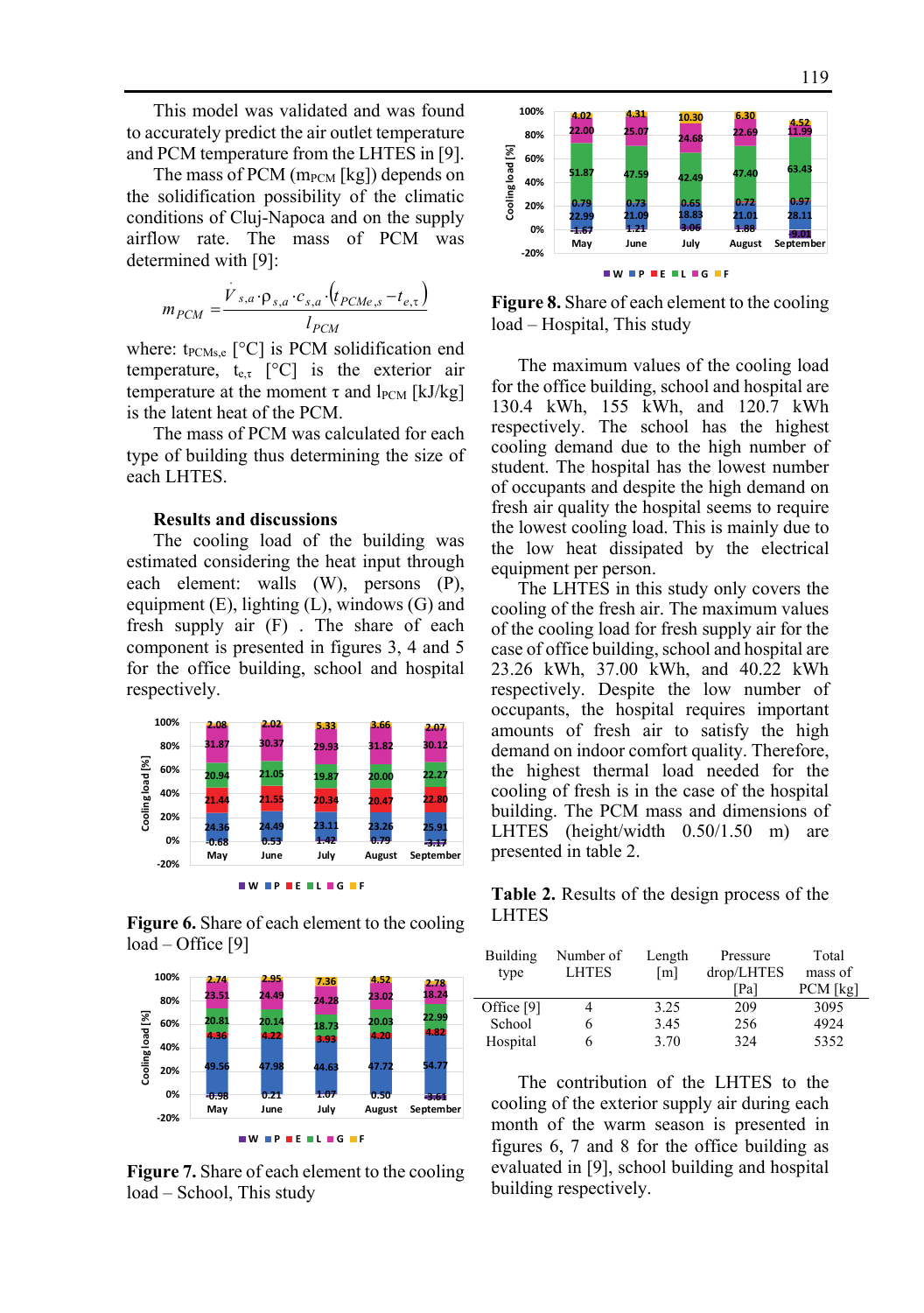

**Figure 9.** Contribution of LHTES to the fresh air-cooling load – Office [9]

Since the same sizing principle was implemented, the monthly contributions of the LHTES for each of the studied building types are similar. The contribution of the LHTES to the coverage of the total cooling load of the building is: 2.50 % - office building,  $3.16 \%$  - school and  $4.50 \%$  hospital.



**Figure 10.** Contribution of LHTES to the fresh air-cooling load – School, This study



**Figure 11.** Contribution of LHTES to the fresh air cooling load – Hospital, This study

Due to the difference in PCM mass the electrical energy consumed by the fan depends on the pressure drop generated by the size of the packed bed. Figure 9 presents the reduction of energy consumption resulting from the LHTES enhanced system in comparison to the reference system.



**Figure 12.** Comparative seasonal electrical energy consumption for the 3 cases

Figure 10 presents the COP values of the reference system (Ref.) and the LHTES enhanced system (Enh.) for all three cases.



**Figure 13.** Comparative values of COP for the 3 cases

Figure 11 presents the increase in COP resulting from the integration of LHTES in the air-cooling system in comparison to the classical reference system for all three cases.



**Figure 14.** Comparison of COP increase

In the hospital building the LHTES operates at the lowest efficiency from the considered cases. In the case of the hospital the LHTES does not have a clearly defined